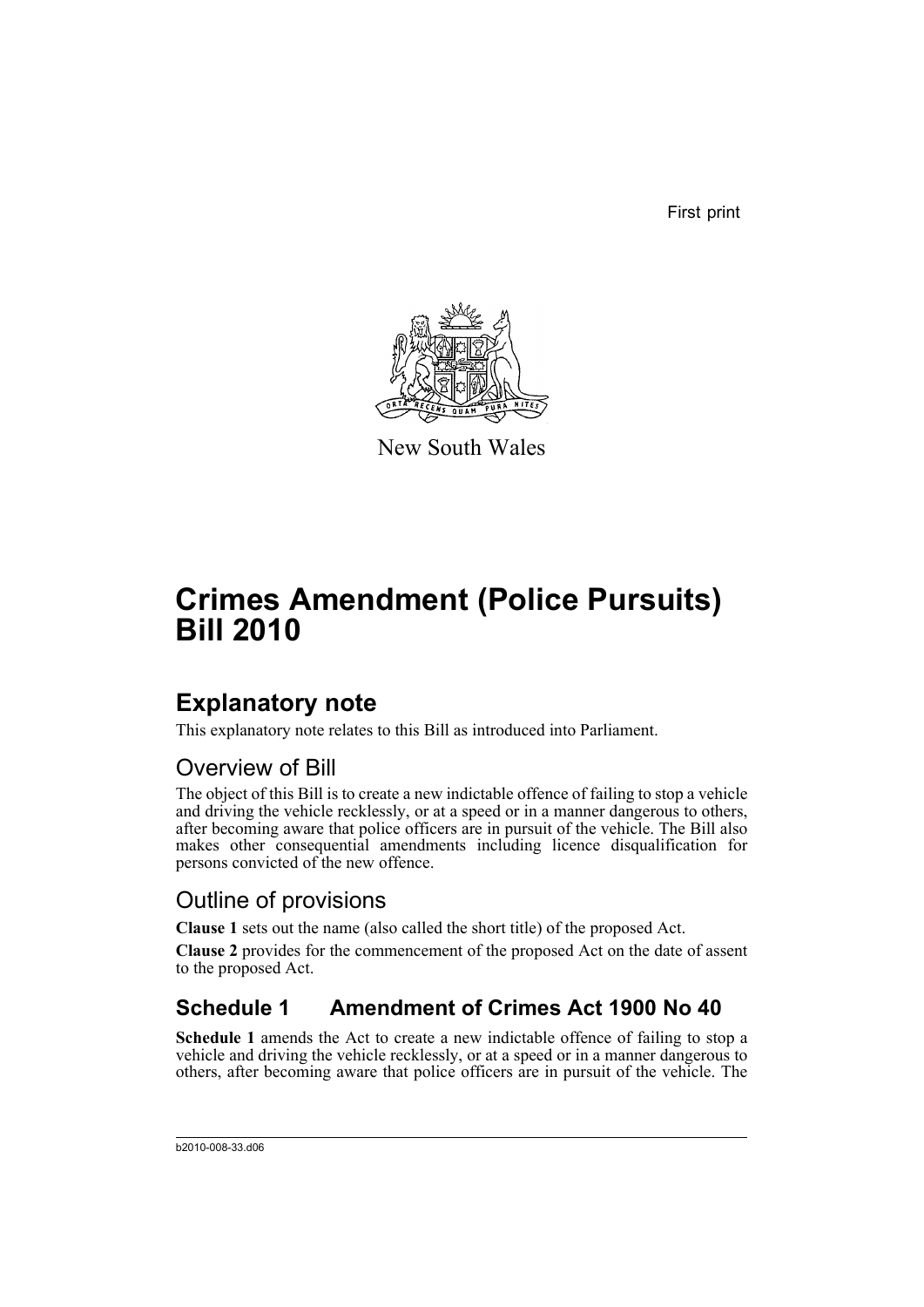Explanatory note

maximum penalty will be imprisonment for 3 years for a first offence, or imprisonment for 5 years for an offence on a second or subsequent occasion.

#### **Schedule 2 Amendment of Criminal Procedure Act 1986 No 209**

**Schedule 2** amends the Act to enable the new indictable offence to be tried summarily by the Local Court unless the prosecutor elects to have the offence dealt with on indictment before a jury.

#### **Schedule 3 Amendment of Road Transport (General) Act 2005 No 11**

**Schedule 3** amends the Act to apply the driver licence disqualification provisions to persons convicted of the new offence (by extending the definition of *convicted person* in section 188 of the Act to include those persons). As a consequence, the conviction will also amount to a "major offence" for the purposes of the Act. Classification as a major offence makes any such convicted person liable to a declaration that the person is an "habitual traffic offender" and therefore subject to longer periods of disqualification from holding a driver licence.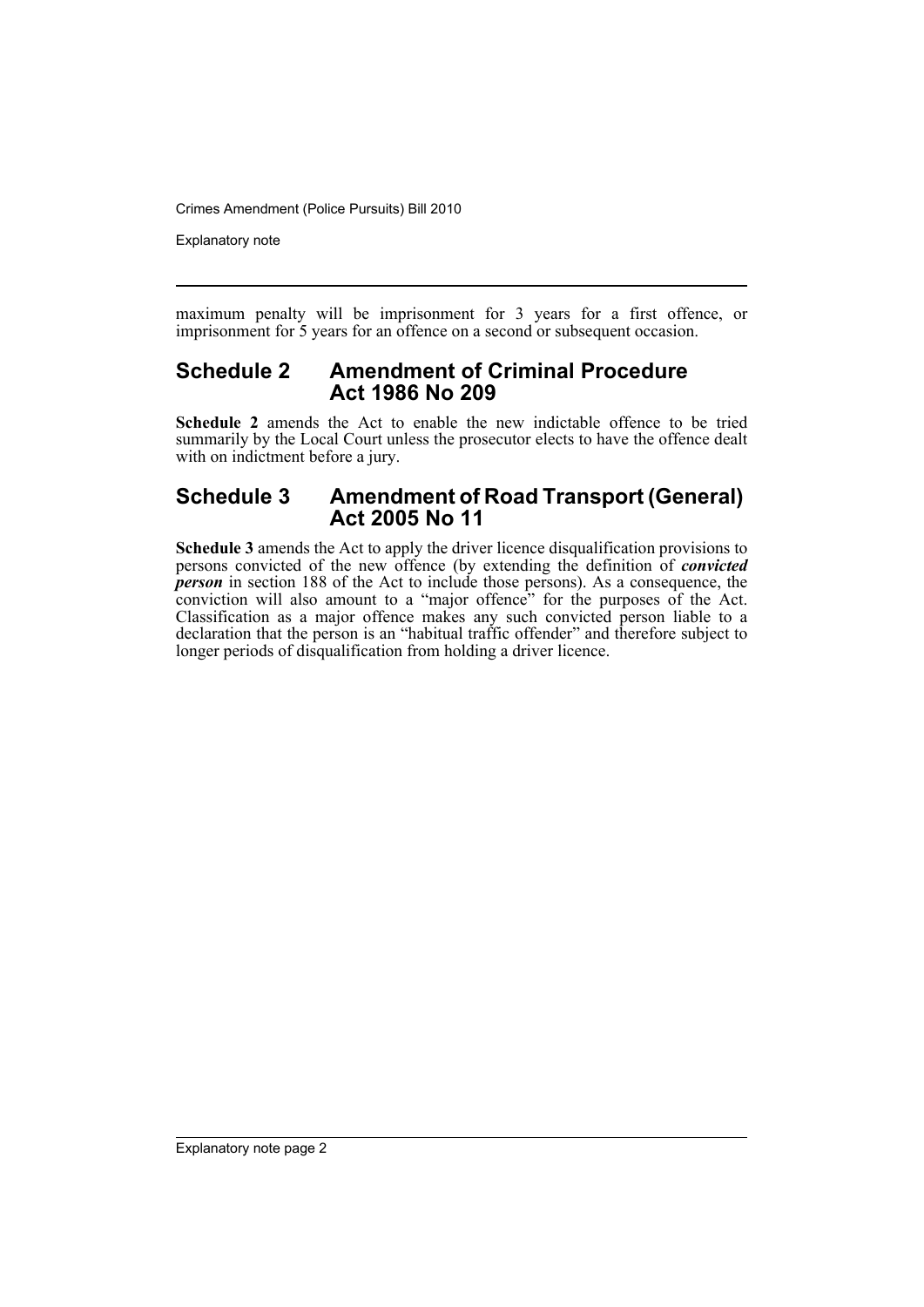First print



New South Wales

## **Crimes Amendment (Police Pursuits) Bill 2010**

### **Contents**

|                                                                 | Page |
|-----------------------------------------------------------------|------|
| Name of Act                                                     |      |
| 2 Commencement                                                  | 2.   |
| Schedule 1 Amendment of Crimes Act 1900 No 40                   | 3.   |
| Schedule 2 Amendment of Criminal Procedure Act 1986 No 209      | 4    |
| Schedule 3 Amendment of Road Transport (General) Act 2005 No 11 | 5    |
|                                                                 |      |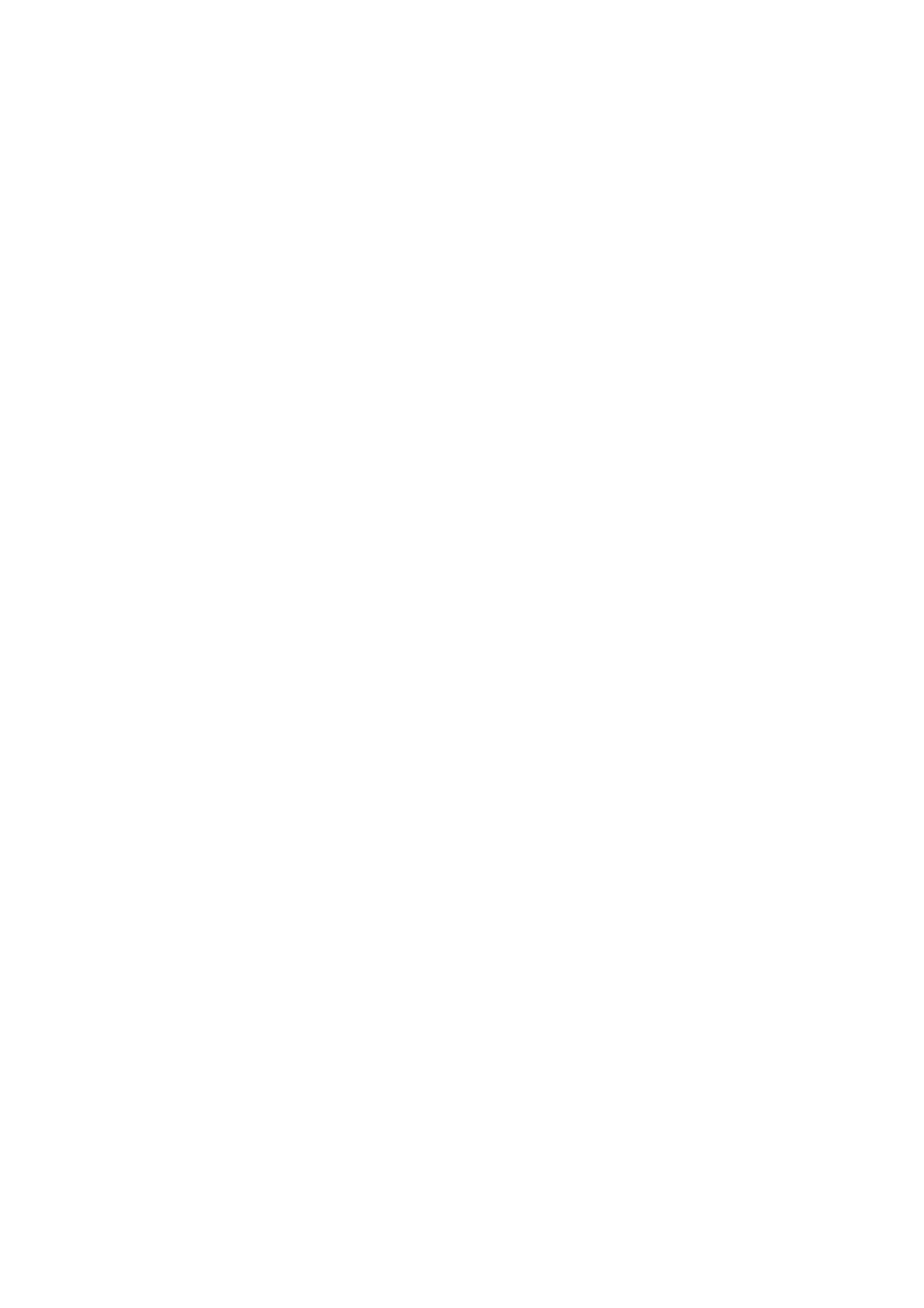

New South Wales

## **Crimes Amendment (Police Pursuits) Bill 2010**

No , 2010

#### **A Bill for**

An Act to amend the *Crimes Act 1900* in relation to police pursuits; and to amend the *Criminal Procedure Act 1986* and the *Road Transport (General) Act 2005* consequentially.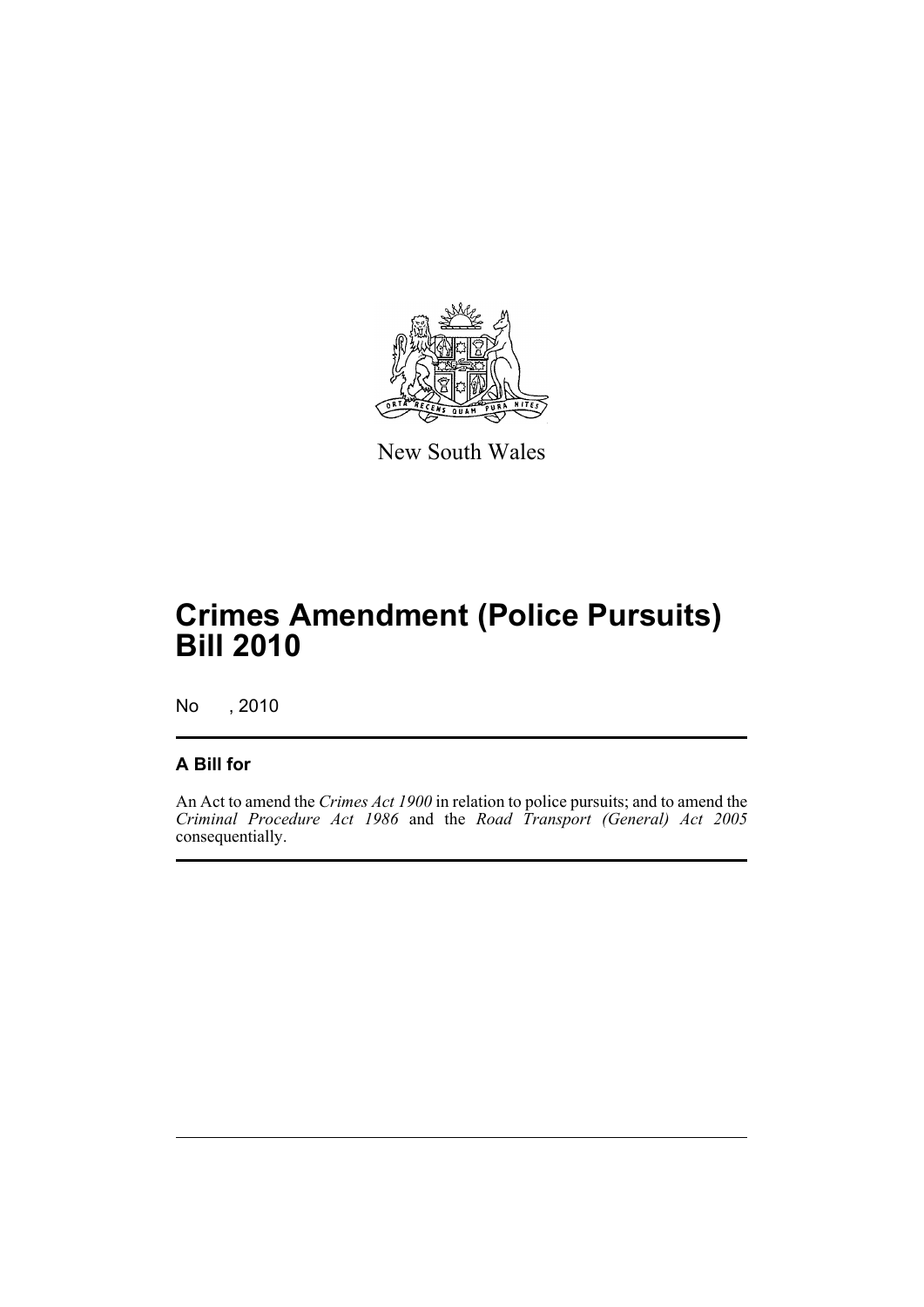<span id="page-5-1"></span><span id="page-5-0"></span>

| The Legislature of New South Wales enacts:                   |                |
|--------------------------------------------------------------|----------------|
| Name of Act                                                  | $\mathcal{P}$  |
| This Act is the Crimes Amendment (Police Pursuits) Act 2010. | 3              |
| Commencement                                                 | $\overline{a}$ |
| This Act commences on the date of assent to this Act.        | 5              |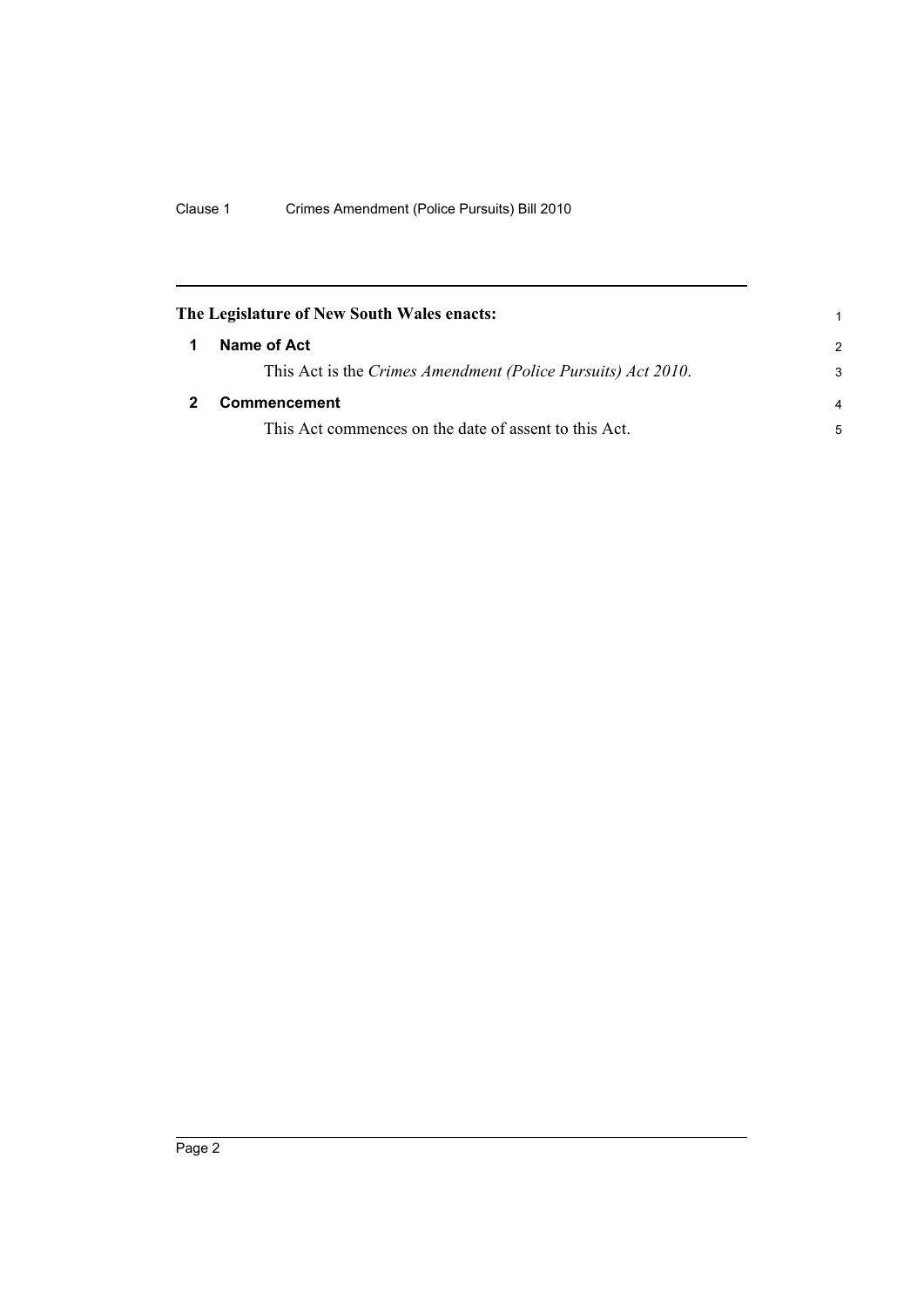Amendment of Crimes Act 1900 No 40 Schedule 1

<span id="page-6-0"></span>

| <b>Schedule 1</b> |                    | <b>Amendment of Crimes Act 1900 No 40</b>                                                                                       | $\mathbf{1}$        |
|-------------------|--------------------|---------------------------------------------------------------------------------------------------------------------------------|---------------------|
|                   | <b>Section 51B</b> |                                                                                                                                 | 2                   |
|                   |                    | Insert after section $51A$ :                                                                                                    | 3                   |
| 51B               |                    | <b>Police pursuits</b>                                                                                                          | 4                   |
|                   | (1)                | The driver of a vehicle:                                                                                                        | 5                   |
|                   |                    | who knows that police officers are in pursuit of the vehicle<br>(a)<br>and that the driver is required to stop the vehicle, and | 6<br>$\overline{7}$ |
|                   |                    | who does not stop the vehicle, and<br>(b)                                                                                       | 8                   |
|                   |                    | who then drives the vehicle recklessly or at a speed or in a<br>(c)<br>manner dangerous to others,                              | 9<br>10             |
|                   |                    | is guilty of an offence.                                                                                                        | 11                  |
|                   |                    | Maximum penalty:                                                                                                                | 12                  |
|                   |                    | in the case of a first offence—imprisonment for 3 years, or<br>(a)                                                              | 13                  |
|                   |                    | in the case of an offence on a second or subsequent<br>(b)<br>occasion—imprisonment for 5 years.                                | 14<br>15            |
|                   | (2)                | In this section, <i>vehicle</i> has the same meaning as it has in<br>section 52A.                                               | 16<br>17            |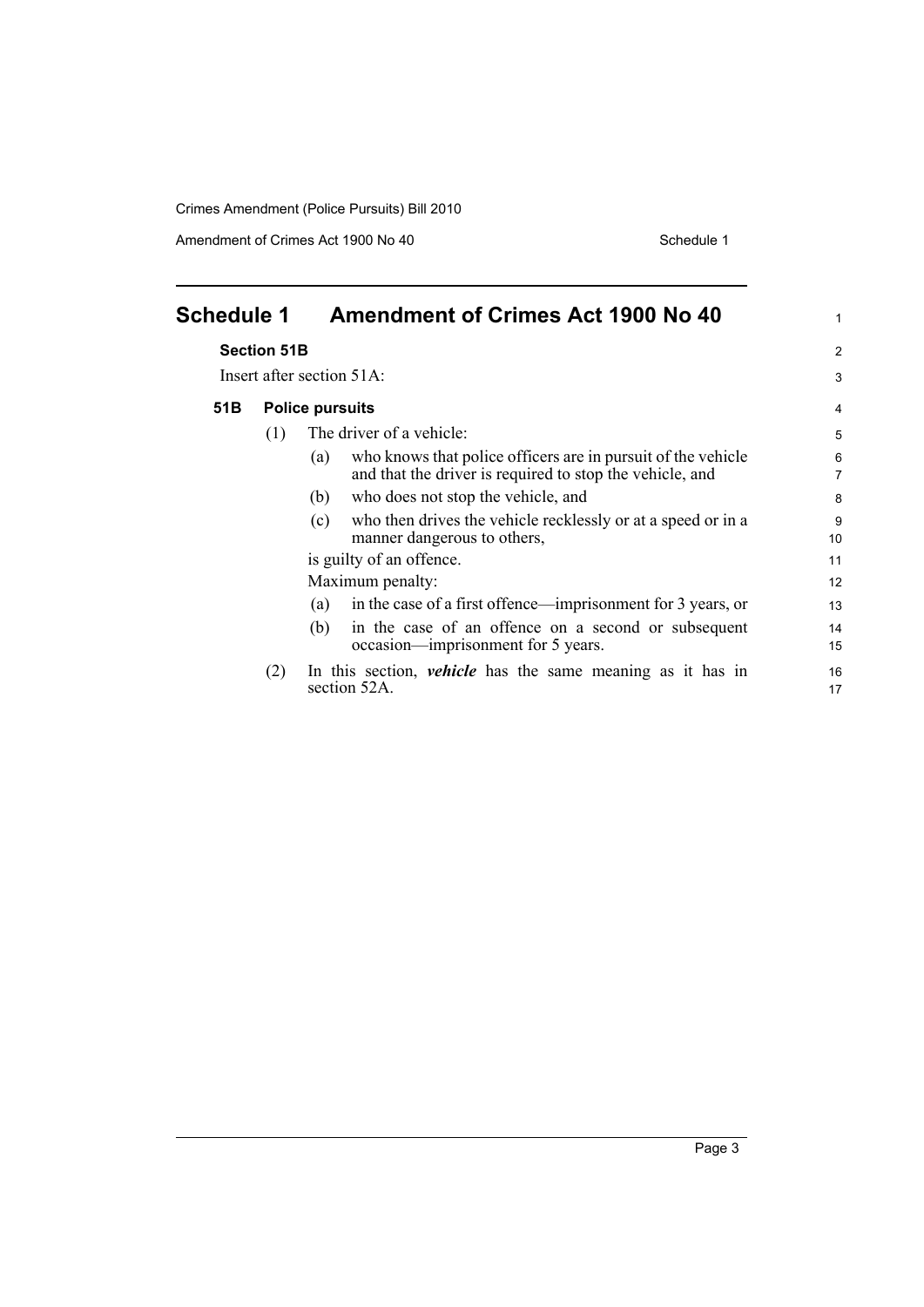#### <span id="page-7-0"></span>**Schedule 2 Amendment of Criminal Procedure Act 1986 No 209**

| Schedule 1 Indictable offences triable summarily           |  |
|------------------------------------------------------------|--|
| Insert "51B," after "49A," in item 1 of Part 1 of Table 2. |  |

1 2

3 4